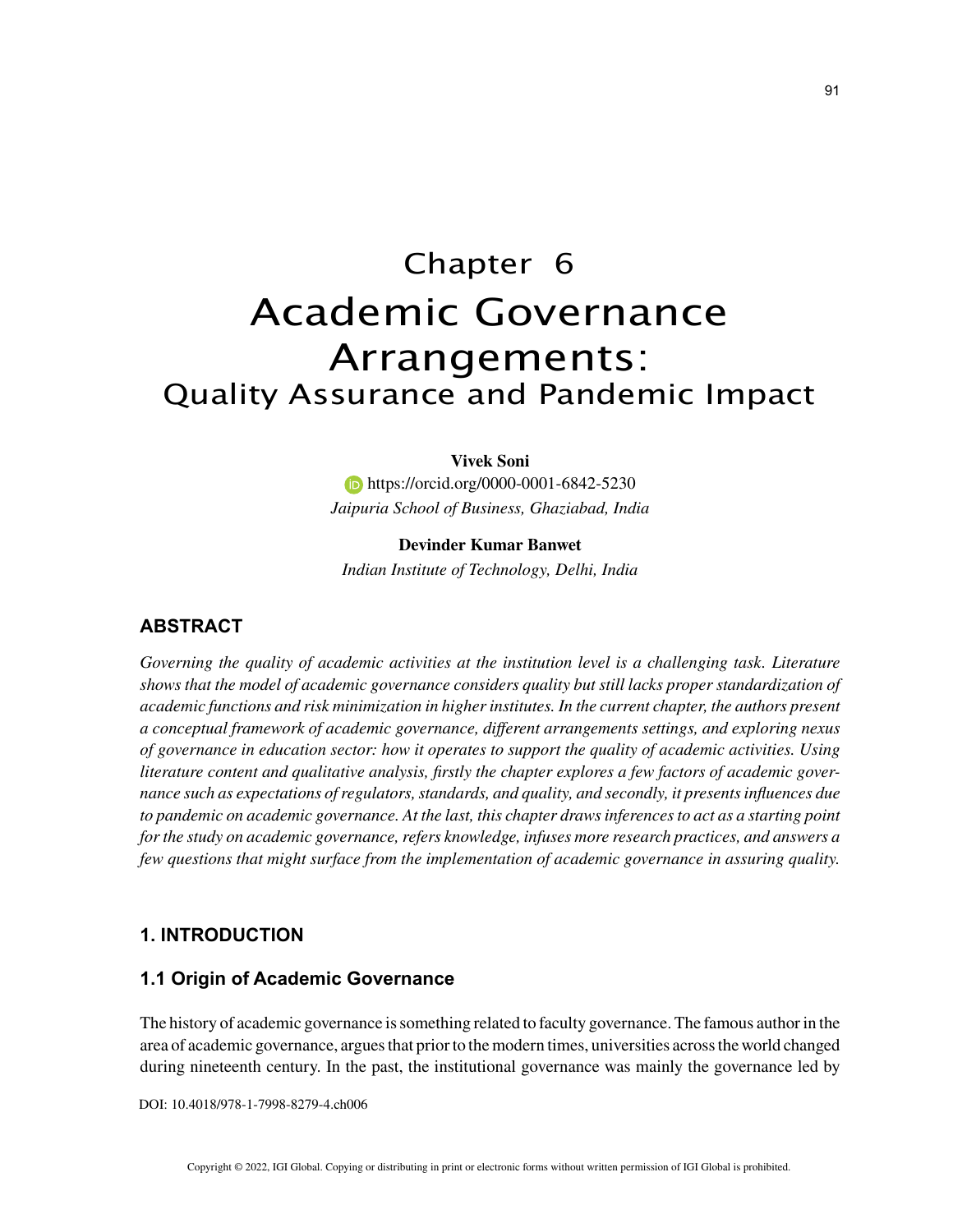governing boards, faculty board, and committees appointed. In this sense, the academic governance has been autocratic in nature (Gerber, 2014). Gerber also mentioned that academic governance seen reforms with a lack of professionalization among the teaching staff, who were quite young in their age, had no advanced experience, and specialized expertise in teaching related activities (Pham *et al.*, 2020). It is also evident from his studies that the concept of academic governance was not expected to engage in original research where people did not find themselves for teaching as a long-term career but rather as a form of temporary employment. In the end of nineteenth century, education sector has seen the emergence of the large, medium types of universities across the globe. Many of the universities had predicted on the increasing professionalization on academic specialization, graduate education, and research.

As Gerber's theories in the context of education in western countries, also highlights the relationship between professionalism and academic freedom. Generally, faculty in the academic areas claims based on their own competencies and teaching expertise, often argues about their relative teaching strength as compared to other staff to contribute in institutional governance processes. In the early Twentieth century, expansion in the education systems, with an increased faculty role in institutional governance, and also with high professionalization, faculty members, and top management were closely associated. This time also saw a unique trend of increased involvement of faculty members in institutional governance by different ways of enabling their participation, professionalism, and unionism. The role of administrative head of the university systems also found critique with varying but limited executive powers.

The academic governance during the Second World War to the mid-1970s seen tremendous growth and rising global presence but without use of internet technologies. During this time an academic board that seen provided consensus that "faculty should exercise primary responsibility over all academic matters. After this time period, new challenges for faculty governance including emergence of multi-campus systems were seen, that had changed the perspective of national economy of many countries. Many theories of academic governance linked with faculty governance were proposed, de-professionalism of faculty, included faculty unionism, the variation in faculty responses (Gerber, 2014). A few of the academic governance related studies were also mentioned by Gerber were oriented towards market model of governance, shared governance, a robust system of shared governance in the education sector. It is seen understood from the reforms that professionalism in academic governance can be articulated in more than one way, may be in the form of an ideal public service, that it is compatible with unionism, and that it can provide an effective basis for mobilization and making political claims.

#### **1.2 Basic Arrangements and Structures**

The concept of academic governance is a highly challenging concept which includes different arrangement focused on collective efforts of an academic entity towards a dedicated goal of education and learning. In the broader sense, it refers to internal environment of the educational entity, or an organization, and management, particularly in higher education institutes (Hanne Kvilhaugsvik, 2021). The term 'academic governance' basically refers to governing process in an academic environment. Generally, the process of academic governance focuses on both the internal as well as external governance in the institutions. Internal governance mainly caters decision making and governmental process related arrangements within the institutes, for example, authority, to increase quality of teaching and related decisions (Cardoso *et al.*, 2015). A few other areas of decision making could be financing at institute levels, also at academic programme and staffing levels. In contrast to internal, external governance in academics environment refers to the institutional arrangements.